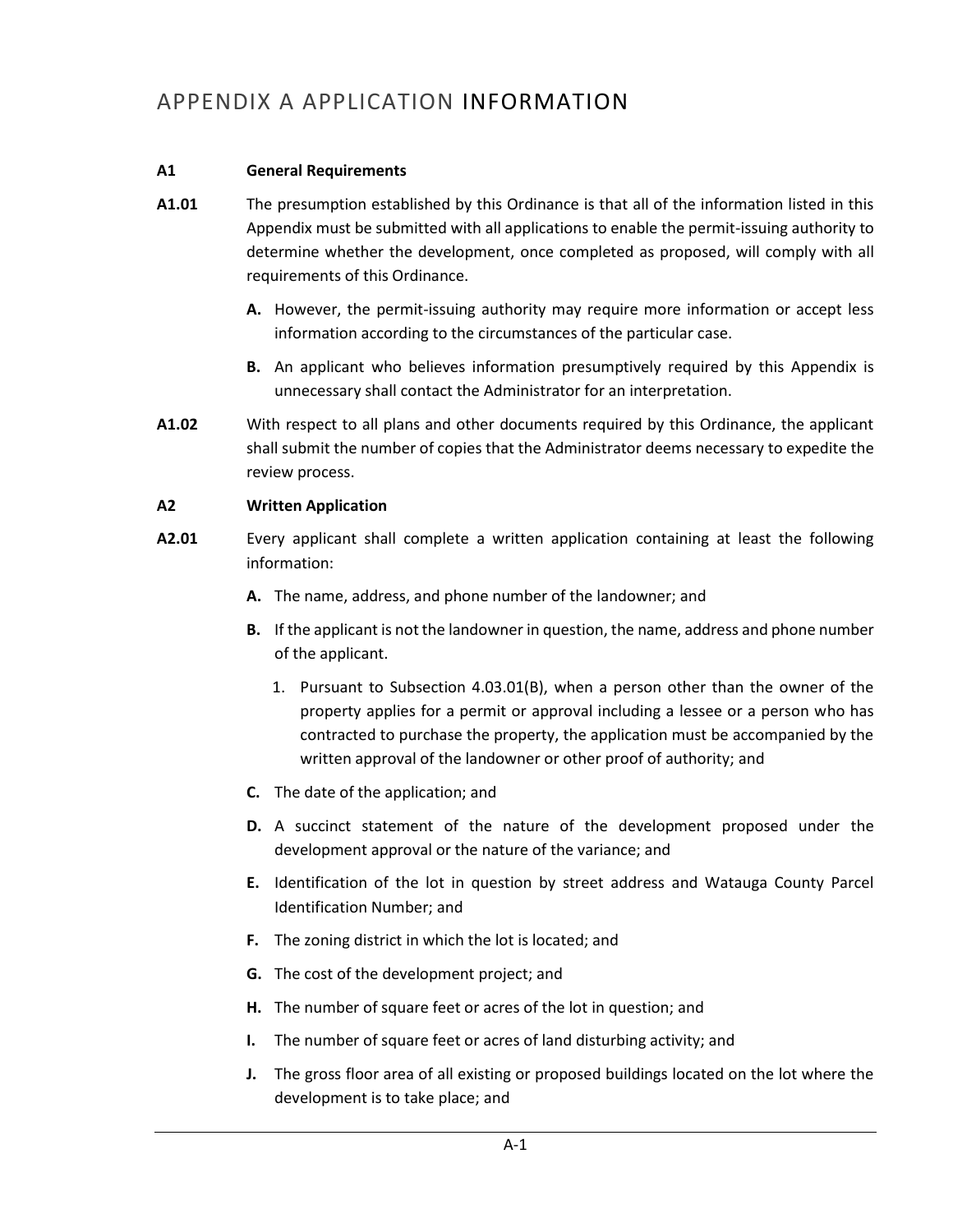- **K.** Existing land uses; and
- **L.** Proposed land uses, including their locations, within the development; and
- **M.** Whether the applicant or landowner(s) has obtained, applied for or is intending to seek a Brownfields Agreement with the NC Brownfields Program administered by the North Carolina Department of Environmental Quality and if so, the anticipated date for the first year of partial exclusion of property taxes.

(Ord. 20160178, 06-16-2016; Ord. PL01806-082218, 10-16-2018; Ord. PL04727-050721, 07-01-2021)

- **A3 Site Plans**
- **A3.01** All plans should use a method of portrayal that is well thought out, systematized, and clearly presented graphically. All features required to be shown on the plans as set forth in this Section may be included on one set of plans, so long as the features are distinctly discernible.

#### **A3.02 Basic Plan Requirements**

- **A3.02.01 First Page:** The first page of all site plans shall contain:
	- **A.** Name of landowner (s); and
	- **B.** Name of applicants(s); and
	- **C.** Name of all responsible design professionals and/or project manager
	- **D.** Name of development (if any); and
	- **E.** North Arrow; and
	- **F.** Legend; and
- **A3.02.02 Location Map**: The location map shall show the location of the development in the broad context of the Town or planning jurisdiction.
	- **A.** This location map may be drawn on the site plan or it may be furnished separately using reduced copies of maps of the Town's planning jurisdiction available at the Planning and Inspections Department.
- **A3.02.03 Scale:** Plans shall be drawn to scale, using such a scale that all features required to be shown on the plans are readily discernible. Large developments may require that plans show the development in sections. The objective may be accomplished by using plans drawn to different scales to illustrate features.
- **A3.02.04** Plans must be drawn or printed in permanent blue or black ink.
- **A3.02.05** Plans must demonstrate all existing Natural, Man-Made, and Legal Features including:
	- **A.** Tree line of wooded areas; and
	- **B.** Orchards or other agricultural groves by common or scientific name; and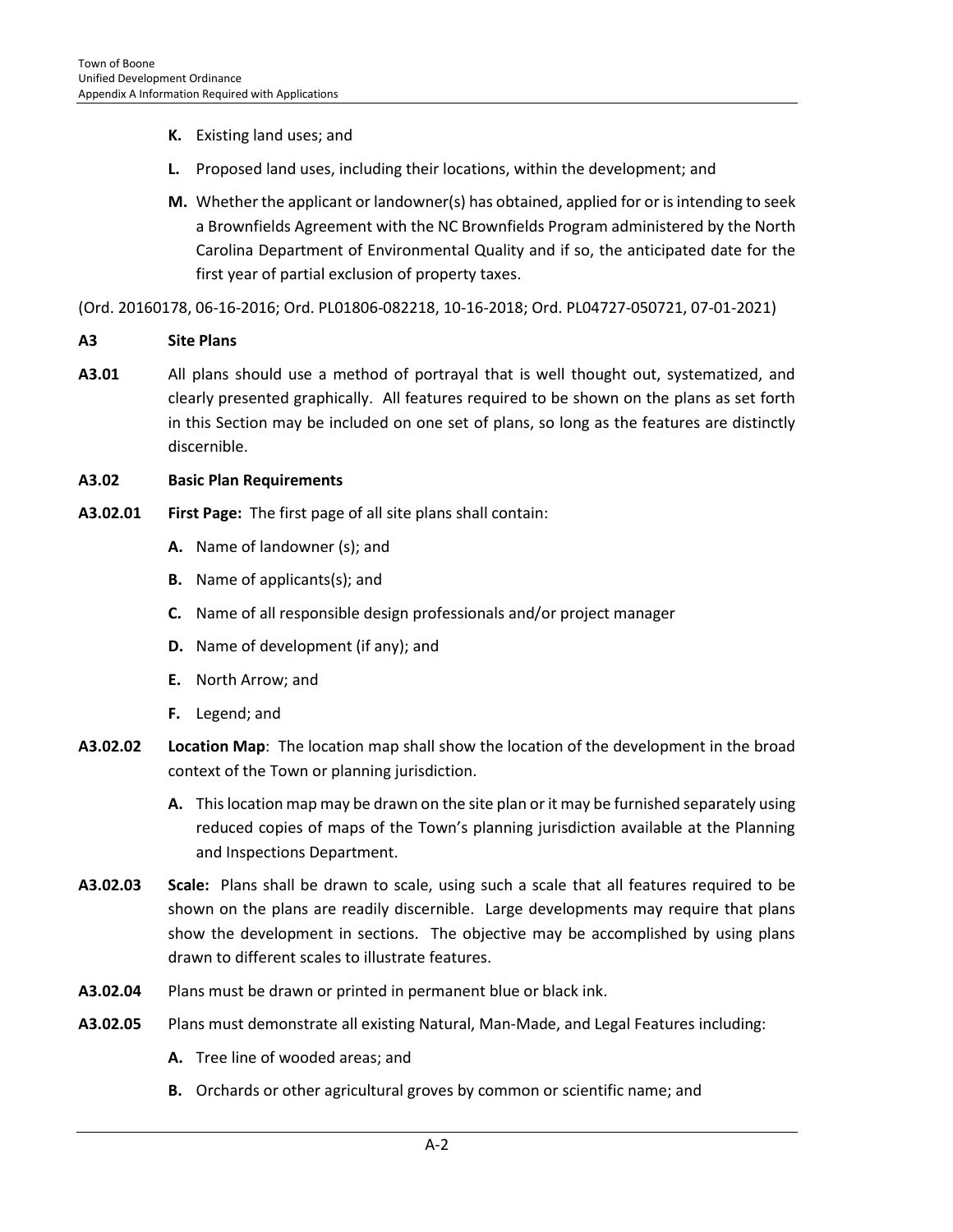- **C.** Streams, ponds, drainage ditches, swamps; and
- **D.** Vehicle accommodation areas designated by surface material and showing the layout of existing parking spaces, and direction of travel; and
- **E.** Streets, private roads, sidewalks, and other walkways, all designated by surface material; and
- **F.** Curbs and gutters, curb inlets, and curb cuts, and drainage grates; and
- **G.** Other storm water or drainage faculties, including manholes, pipes, and drainage ditches; and
- **H.** Underground utility lines, including water, sewer, electric, telephone, gas and cable television; and
- **I.** Aboveground utility lines and other utility facilities; and
- **J.** Fire hydrants; and
- **K.** Location and dimension of all buildings, structures and signs; and
- **L.** Location of all exterior light fixtures; and
- **M.** Location of solid waste and recycling enclosures; and
- **N.** Zoning of the property; and
- **O.** All property lines (with dimension identified); and
- **P.** All street right-of-way lines; and
- **Q.** All utility or other easements.
- **A3.02.06** Plans must demonstrate all proposed changes in existing natural, man-made, and legal features, including:
	- **A.** The number of square feet in every lot created by a new subdivision; and
	- **B.** Lot dimension, including lot widths measured in accordance with Section 16.03; and
	- **C.** All intensities as set forth in Section 16.01.02 Complete Intensity Table.
	- **D.** Location and dimension of all buildings, structures and signs; and
	- **E.** All applicable street and interior setbacks;
	- **F.** Location and dimensions of all required recreational areas, with each area designated as to type of use; and
	- **G.** Vehicle accommodation areas designated by surface material and showing the layout of existing parking spaces, and direction of travel; and
	- **H.** Areas intend to remain as usable open space. The plans shall clearly indicate whether such open space areas are intended to be offered for dedication to public use or to remain privately owned; and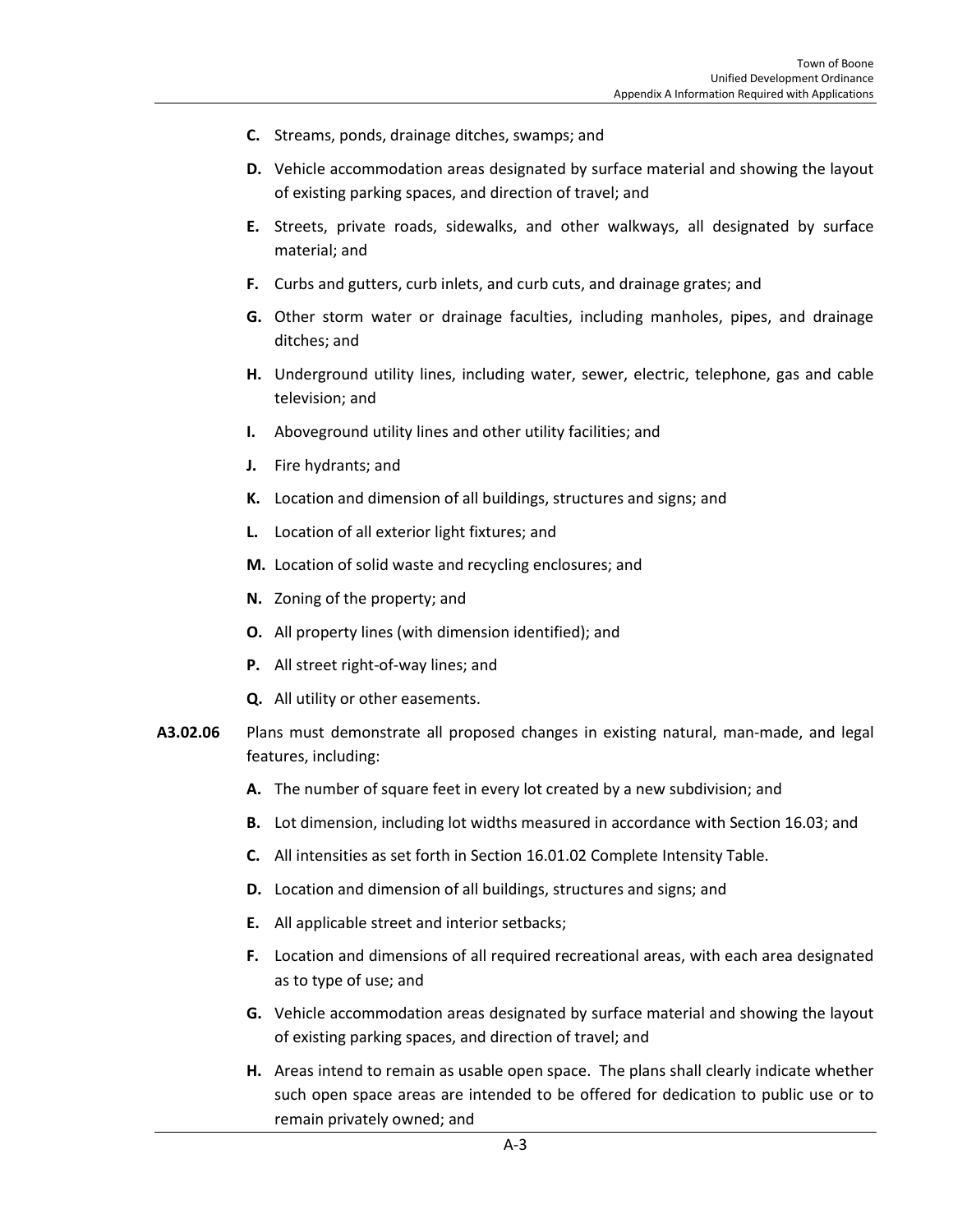- **I.** Streets, labeled by classification and street name showing whether curb and gutter or shoulder and swales are to be provided along with street pavement widths. Streets shall be labeled as public or private; and
- **J.** Curbs, gutters, curb inlets and curb cuts, drainage grates; and
- **K.** Other stormwater or drainage facilities; and
- **L.** Sidewalks and walkways showing widths and details of construction; and
- **M.** Bridges; and
- **N.** Underground utility lines, including water, sewer, electric, telephone, gas and cable television; and
- **O.** Aboveground utility lines and other utility facilities; and
- **P.** Fire hydrants; and
- **Q.** Location of solid waste and recycling enclosures; and

#### (Ord. PL04727-050721, 07-01-2021)

- **A3.03 Grading Plan**
- **A3.03.01** When required, an applicant shall submit a grading plan.
- **A3.03.02** The grading plan shall be prepared by and shall bear the seal and signature of a North Carolina licensed professional engineer, landscape architect, surveyor, or architect competent to perform all aspects of design.
- **A3.03.03** The grading plan shall contain:
	- **A.** Site-specific soils investigation (if performed); and
	- **B.** Detail drawings and cross-section of earthwork,
	- **C.** Construction details for retaining structures; and
	- **D.** Other narrative statements necessary to adequately describe the proposed development of the tract and the measures planned to comply with the requirements of this Ordinance.
	- **E.** More specialized documentation may include such items as:
		- 1. Design calculations for temporary excavation support; and
		- 2. Calculations for temporary surface water diversion; and
		- 3. Dewatering methods with provisions for handling extracted water; and
		- 4. Importation of fill material (quantity and type); and
		- 5. Description of rock excavation techniques (blasting) with protection or monitoring of neighboring properties and structures, etc.
	- **F.** The construction sequence describing major work activities shall be listed on the plan.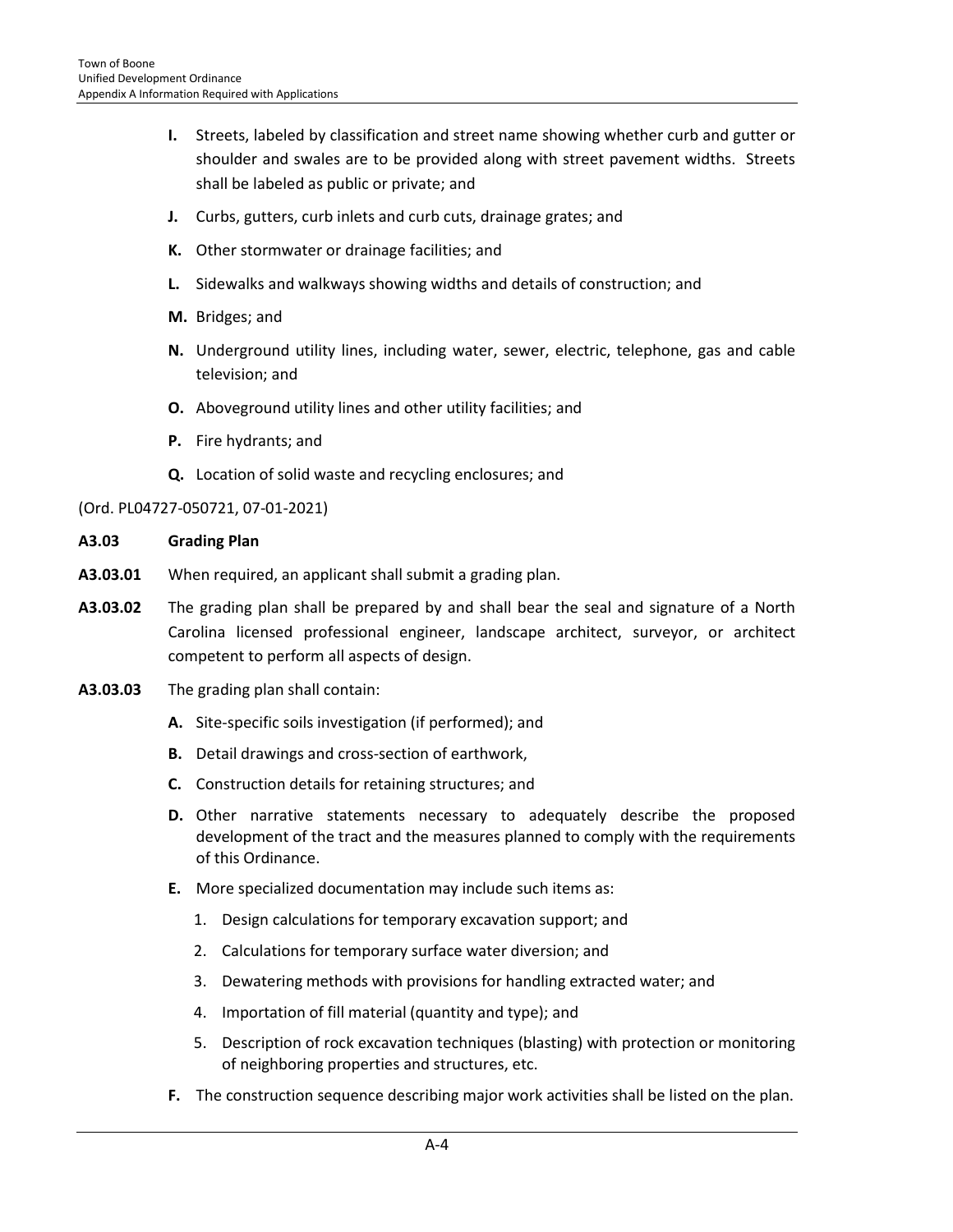- **G.** Grading that can be conducted in phases should be clearly indicated on the plan. Multiple plans may be necessary to adequately portray tracts with complex phasing or discontinuous areas of land-disturbing activity.
- **H.** Topographic survey:
	- 1. The grading plan shall be based upon a topographic survey prepared by a registered land surveyor of the tract that includes detailed information of both natural and cultural physical features prior to development.
	- 2. In addition to showing physical features such as existing buildings, overhead and/or underground utilities, roadways, walks, water or drainage features, the plan should also indicate the location of existing vegetation, particularly historic and significant trees being retained and protected and limits of vegetation if the tract is partially wooded.
	- 3. Contour lines shall be used to present the topography of the entire tract, including sufficient distance into adjoining properties to indicate continuity. The contour line interval should be selected to appropriately convey the topographic information for planning and controlling construction. Generally, a two (2) foot contour interval is sufficient. However, smaller intervals ( $0.5 - 1.0$  ft.) may be used for flatter areas and larger intervals  $(5 - 10$  ft.) for steeper terrain. Contour intervals may be no greater than ten feet (10').
- **I.** Basic Survey Data Required:
	- 1. Boundary information (metes and bounds, legal description of the site if available), including all existing and proposed street rights-of-way.
	- 2. Location of existing curbing, walks, grass, utility or planting strips, edge of pavement, roadway medians, if any, and their respective grades, widths, and alignments.
	- 3. Location, size, and depths of all underground utilities when available, including; gas, electric, water, sanitary sewer, stormwater drainage features, telephone, television cable, etc.
	- 4. Location and approximate height above existing grade of overhead utility lines and poles for lighting, electric, telephone, cable television, etc.
	- 5. Location and description of all recorded public or private utility easements, building setbacks, and drainage easements encumbering the tract.
	- 6. Location of all-natural features such as rock outcroppings, watersheds, streams, ponds, etc. on the lot or within 100 feet of the graded area. This information conveys the impact of the proposed development on the lot.
	- 7. Location of any wells or septic fields within 100 feet of the graded area.
	- 8. Location of existing structures such as buildings, retaining walls, fences, building foundations, underground storage tanks, etc. Reference of the setbacks of other buildings on adjacent properties and adjacent property lines.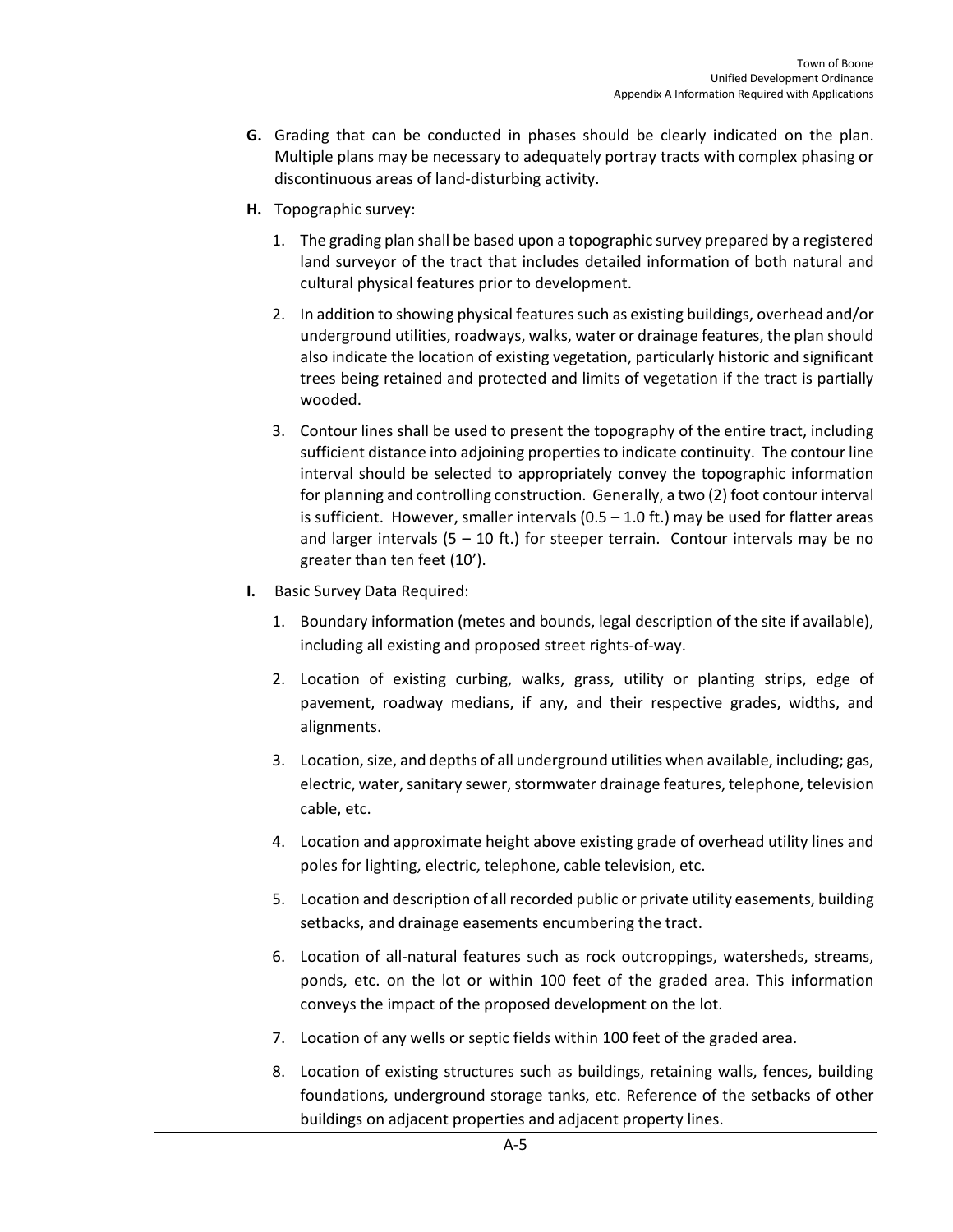- 9. Location of sufficient spot elevations on existing land surface to generate a topographic map of the entire tract.
- **J.** Grading Plan Format: The following information shall also be included on the grading plan:
	- 1. Contour lines shall be used to present the existing and proposed topography of the entire tract, including sufficient distance into adjoining properties to indicate continuity. The contour line interval should be selected to accurately and appropriately convey the topographic information for planning and controlling construction. Generally, a two-foot (2') contour interval is sufficient. However, smaller intervals (0.5 -1.0 ft.) may be used for flatter areas and larger intervals (5 - 10 ft.) for steeper terrain. Contour intervals may be no greater than ten feet (10').
	- 2. Grades at corners of buildings, step landings, and first floor elevations.
	- 3. Finished grades at the edges of surfaced areas and at such interior points as necessary to show the shaping of the area. A combination of proposed contours and spot evaluations may be used to convey this information.
	- 4. Proposed roadway elevations by indicating proposed contours and spot elevations where necessary. Profiles, cross-sections, and spot elevations are to be used to establish grading of paved areas such as roadways.
	- 5. Top-of-curb grades at all connecting walks, curb returns, and all catch basin locations.
	- 6. Spot elevations along swale lines, by using arrows to show direction of flow. Slope gradients should also be shown.
	- 7. Top elevation of all storm and sanitary sewer manholes and other appurtenances.
	- 8. Lawn and earth grades can be shown by proposed contours and by spot elevations where necessary.
	- 9. The proposed location of stockpiled topsoil for future use in landscaped areas. To avoid root compaction, the stockpile should be located outside root zones of the significant vegetation to be preserved.
	- 10. The storage locations of construction materials outside the root zones of significant vegetation to be preserved to avoid root compaction.
	- 11. The location of existing significant vegetation such as specimen trees or the canopy limits of wooded areas intended for preservation.
	- 12. The elevations of any flood plains located on, or directly affecting a tract (i.e. drainage, sediment and erosion control considerations and/or watershed protection).

(Ord. PL04727-050721, 07-01-2021)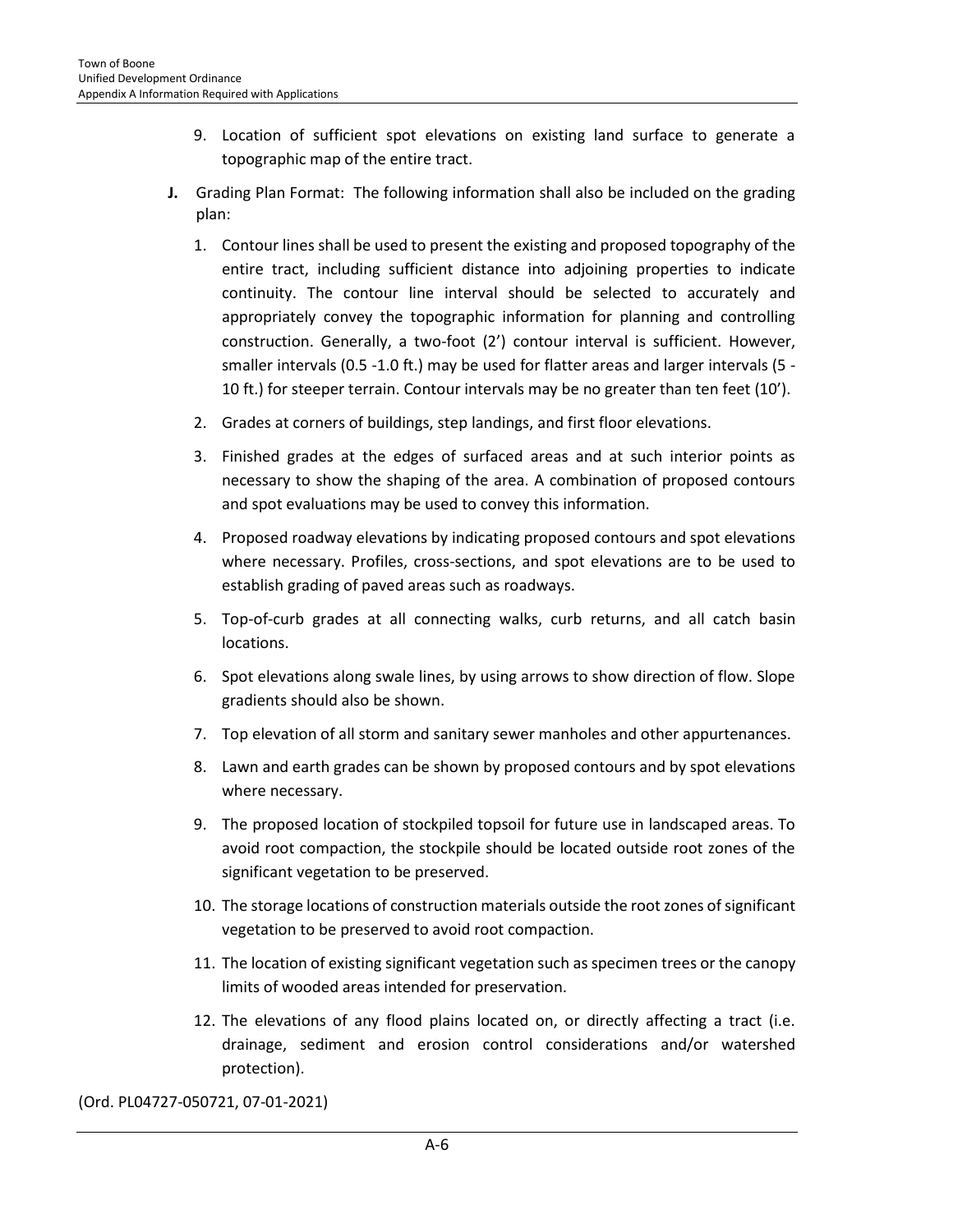#### **A3.04 Soil Erosion and Sediment Control Plan**

- **A3.04.01** When required, an applicant shall submit a soil erosion and sediment control plan.
- **A3.04.02** The soil erosion and sediment control plan shall be prepared by and shall bear the seal and signature of a North Carolina licensed professional engineer, landscape architect, surveyor, or architect competent to perform all aspects of design.
- **A3.04.03** The soil erosion and sediment control plan shall contain the following information:
	- **A.** The soil erosion and sediment control plan shall define the existing site topography and the proposed site conditions in sufficient detail to accurately plan and implement the planned erosion, sedimentation, and velocity control measures.
	- **B.** The soil erosion and sediment control plan shall be prepared to meet the basic objectives, design standards, and performance standards for erosion control in this Ordinance.
	- **C.** The soil erosion and sediment control plan shall be presented at a scale not smaller than 1 inch = 50 feet.
	- **D.** Soil erosion and sediment control measures that will be active, dormant, or removed during various phases of the land-disturbing activity shall be clearly indicated on the soil erosion and sediment control plan. Multiple erosion and sediment control plans may be necessary to adequately portray the tracts with complex phasing or discontinuous areas of land-disturbing activity.
	- **E.** The soil erosion and sediment control plan should follow the same format for grading plans in accordance with A3.03.03-J.

#### **A3.05 Drainage Plan**

- **A3.05.01** When required, an applicant shall submit a drainage plan.
- **A3.05.02** The drainage plan shall be prepared by and shall bear the seal and signature of a North Carolina licensed professional engineer or landscape architect, competent to perform all aspects of design.
- **A3.05.03** The drainage plan shall refer to the drawings and technical documentation for planned site improvements necessary to fulfill both the drainage and stormwater requirements of this Ordinance and shall include:
	- **A.** Location and topographic maps with the total drainage area delineated including both on-site and off-site areas and sufficient information to define all ridges, existing streams, drainage ways, wetland areas, existing springs, and water elevation of any proposed discharge point, and any additional information required to evaluate the existing and proposed drainage system.
	- **B.** Architectural and engineering drawings showing plan, profile and details of; piping, drainage structures, swales, and channels tying into a network of pre-existing man made or natural channels.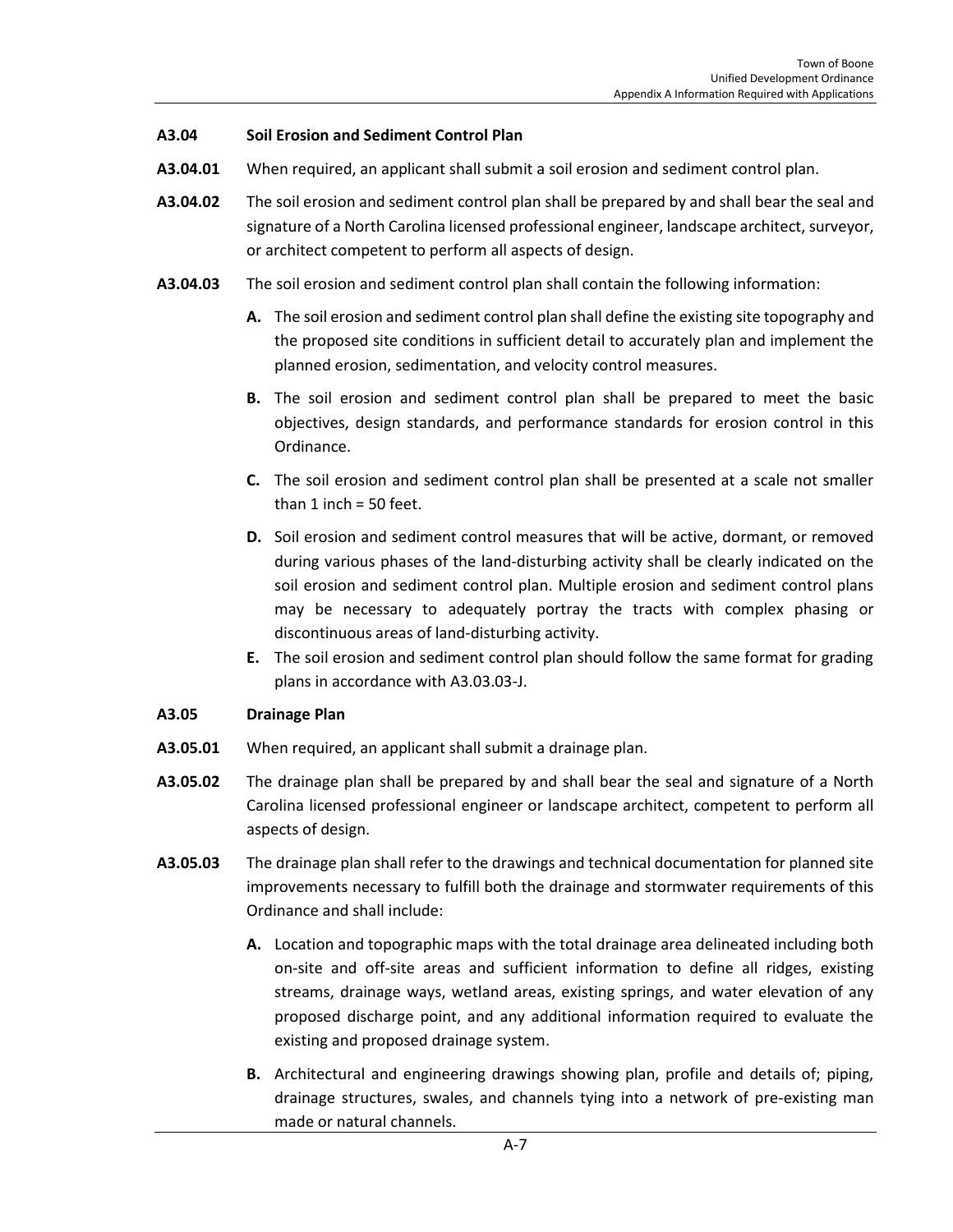- **C.** Written project specifications governing work performance and materials.
- **D.** Computations and assumptions sufficient to support the design of; piping, drainage structures, retention/detention ponds, and permanent erosion control measures.
- **E.** Whatever other narrative statements necessary to adequately describe the proposed site improvements and the measures planned to comply with the requirements of this Appendix.
- **F.** The Drainage Plan shall be prepared to meet the basic objectives and design standards for drainage and stormwater management as described in Article 21.
- **G.** The Drainage Plan shall show the existing site topography and proposed site drainage improvements in sufficient detail to facilitate plan review and construction. The Drainage Plan drawings shall be presented at a scale not smaller than 1 inch = 50 feet.

#### **A3.06 Special Flood Hazard Area Plan**

- **A3.06.01** When required, an applicant shall submit a special flood hazard area site plan.
- **A3.06.02** The special flood hazard area site plan shall be prepared by a registered land surveyor or professional engineer.
- **A3.06.03** The special flood hazard area site plan shall contain the following information:
	- **A.** A site plan drawn to scale which shall include, but shall not be limited to, the following specific details of the proposed floodplain development:
		- 1. The nature, location, dimensions, and elevations of the area of development/disturbance; existing and proposed structures, utility systems, grading/pavement areas, fill materials, storage areas, drainage facilities, and other development; and
		- 2. The boundary of the Special Flood Hazard Area as delineated on the FIRM or other flood map as determined in Subsection 30.01.02 or a statement that the entire lot is within the Special Flood Hazard Area; and
		- 3. Flood zone(s) designation of the proposed development area as determined on the FIRM or other flood map as determined in Subsection 30.01.02; and
		- 4. The boundary of the floodway(s) or non-encroachment area(s) as determined in Subsection 30.01.02; and
		- 5. The Base Flood Elevation (BFE) where provided as set forth in Subsection 30.01.02; Section 30.02.03; or Subsection 30.02.04; and
		- 6. The old and new location of any watercourse that will be altered or relocated as a result of proposed development; and
		- 7. The certification of the site plan by a registered land surveyor or professional engineer.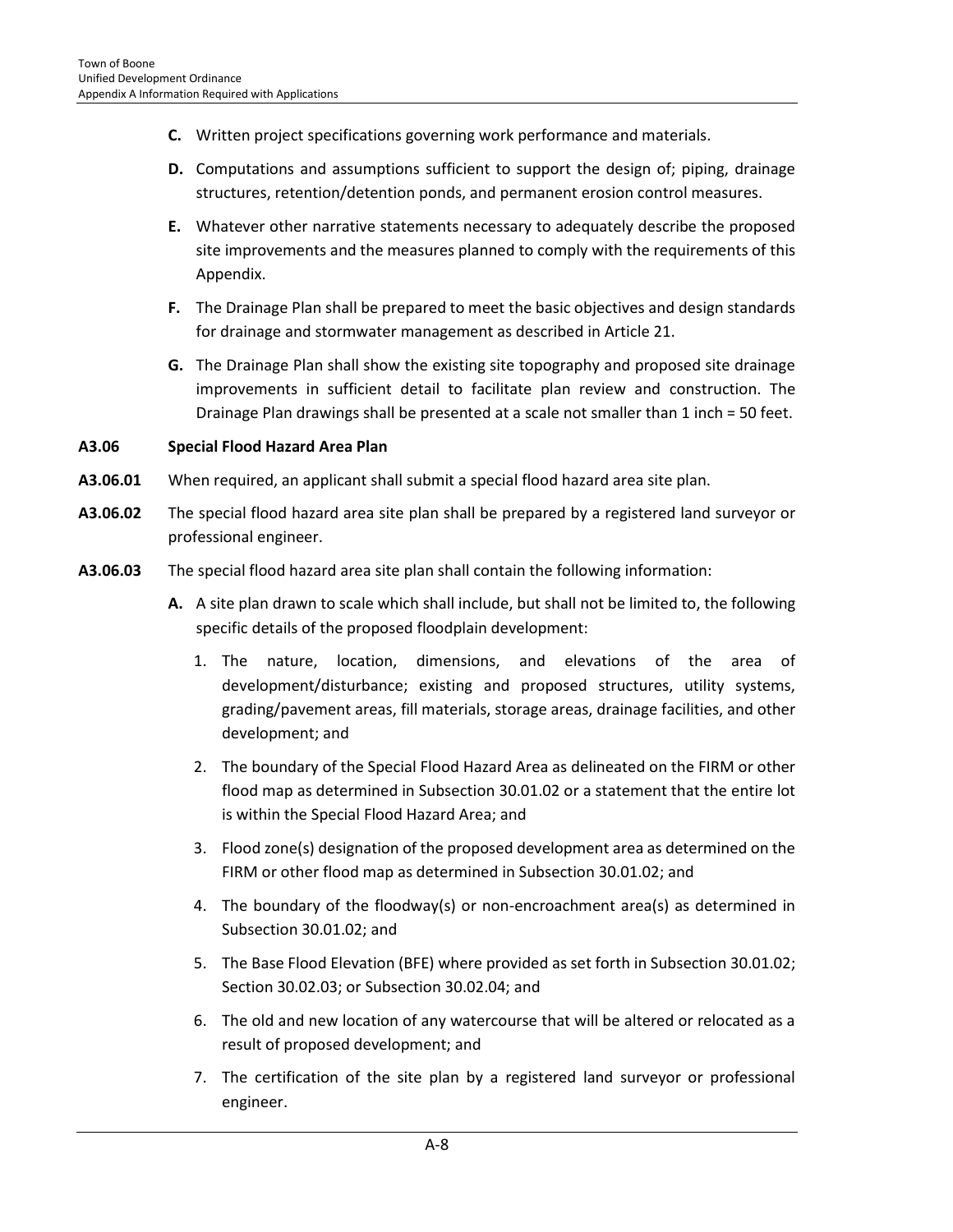- **B.** Proposed elevation, and method thereof, of all development within a Special Flood Hazard Area including but not limited to:
	- 1. Elevation in relation to mean sea level of the proposed reference level (including basement) of all structures;
	- 2. Elevation in relation to mean sea level to which any non-residential structure in Zone AE, or A will be floodproofed; and
	- 3. Elevation in relation to mean sea level to which any proposed utility systems will be elevated or floodproofed.
- **C.** If floodproofing, a Floodproofing Certificate (FEMA Form 81-65) with supporting data, an operational plan, and an inspection and maintenance plan that include, but are not limited to, installation, exercise, and maintenance of floodproofing measures.
- **D.** A Foundation Plan, drawn to scale, which shall include details of the proposed foundation system to ensure all provisions of Article 30 Flood Damage Prevention are met. These details include but are not limited to:
	- 1. The proposed method of elevation, if applicable (i.e., fill, solid foundation perimeter walls, solid backfilled foundation, open foundation on columns/posts/piers/piles/shear walls); and
	- 2. Openings to facilitate automatic equalization of hydrostatic flood forces on walls in accordance with Subsection 30.03.02(E)(3) when solid foundation perimeter walls are used in Zones A, AE.
- **E.** Usage details of any enclosed areas below the lowest floor.
- **F.** Plans and/or details for the protection of public utilities and facilities such as sewer, gas, electrical, and water systems to be located and constructed to minimize flood damage.
- **G.** Certification that all other Local, State and Federal permits required prior to Floodplain Development Permit issuance have been received.
- **H.** Documentation for placement of Recreational Vehicles and/or Temporary Structures, when applicable, to ensure that the provisions of Subsection 30.03.02(G) and 30.03.02(H) of Article 30 Flood Damage Prevention are met.
- **I.** A description of proposed watercourse alteration or relocation, when applicable, including an engineering report on the effects of the proposed project on the floodcarrying capacity of the watercourse and the effects to properties located both upstream and downstream as determined by the Flood Study; and a map (if not shown on plot plan) showing the location of the proposed watercourse alteration or relocation.

## **A3.07 Building Elevations**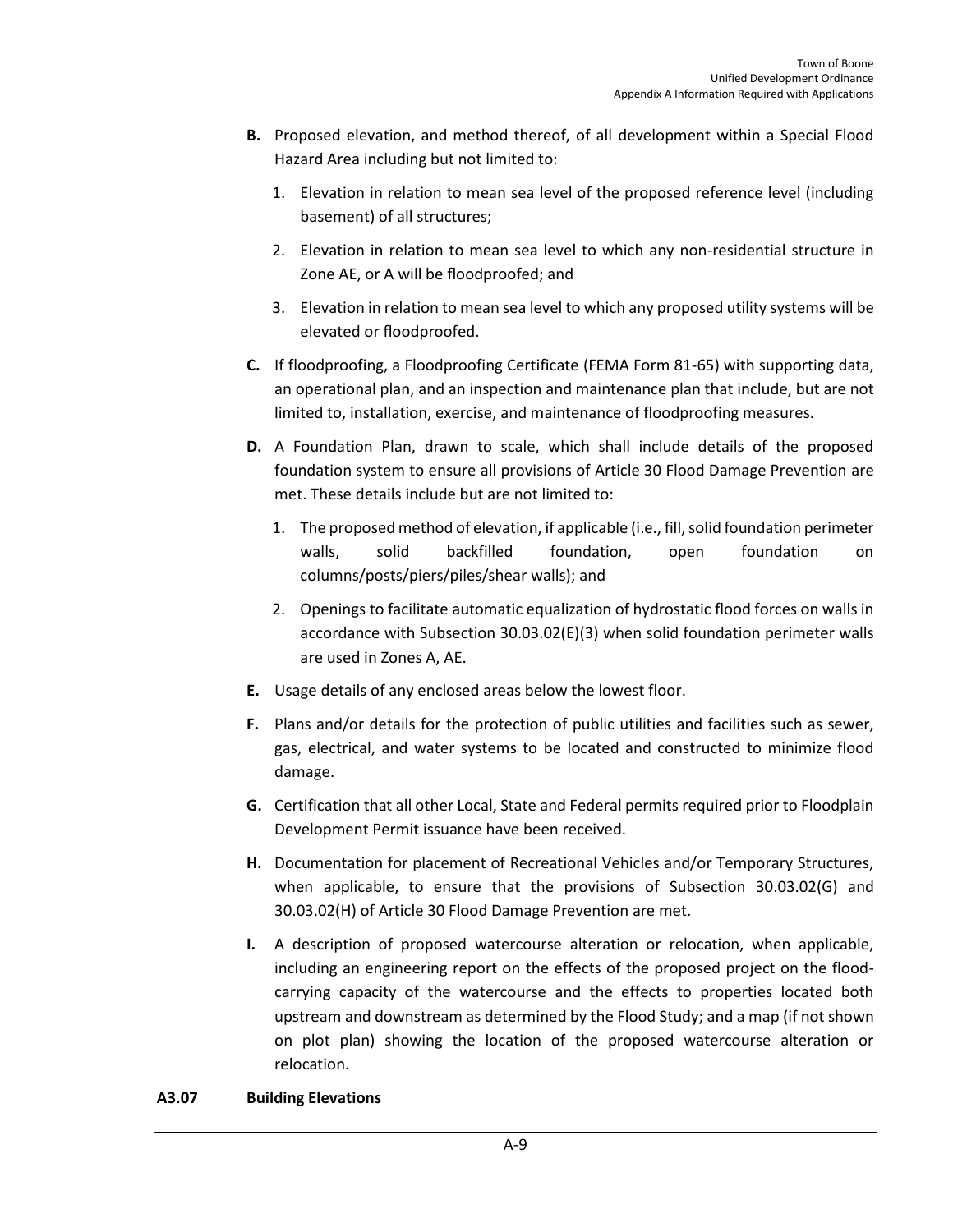- **A3.07.01** When required, an applicant shall submit building elevations in accordance with Article 25 Community Appearance Standards.
- **A3.07.02** An applicant shall submit building elevations of each side of the building, which shall graphically illustrate in site plan view and elevation view, those elements which are publicly visible. Elevation drawing shall:
	- **A.** Provide all materials and colors rendered in such a way that each is distinct; and
	- **B.** Be accompanied by the following information for each portion of the building, corresponding to the design requirements set forth in Article 25:
		- 1. Largest distance in plan between required features and the elevation(s) on which this occurs; and
		- 2. Largest distance in elevation between required features and the elevation(s) on which this occurs; and
		- 3. Number of features required and number present in each elevation (presented in a table "Feature Schedule"); and
		- 4. Name of each type of feature in elevation; and
		- 5. Material samples shall be provided for all synthetic materials not specifically approved by Section 25.02.

#### **A3.08 Lighting Plan**

- **A3.08.01** When required, an applicant shall submit a lighting plan in accordance with Article 25 Community Appearance Standards.
- **A3.08.02** The plan shall contain the following information:
	- **A.** An area lighting plan, drawn to scale, indicating all structures, parking lots, building entrances, vehicular and pedestrian traffic areas, vegetation that may interfere with lighting, and adjacent land uses that may be adversely impacted by the lighting. The plan shall contain a layout of all proposed fixtures by location, orientation, aiming direction, mounting height and type.
	- **B.** The plan shall include existing (to remain) and proposed exterior lighting (site, architectural, building entrance, landscape, flagpole, etc.).
	- **C.** A 10' x 10' illuminance grid (point-by-point) of maintained footcandles overlaid on the site plan plotted out to 0.0 footcandles, which demonstrates compliance with Section 25.05.
- **A3.08.03** A detail of all proposed light fixtures demonstrating compliance with Section 25.05 shall be submitted with the lighting plan.

(Ord. PL04727-050721, 07-01-2021)

**A3.09 Landscape Plan**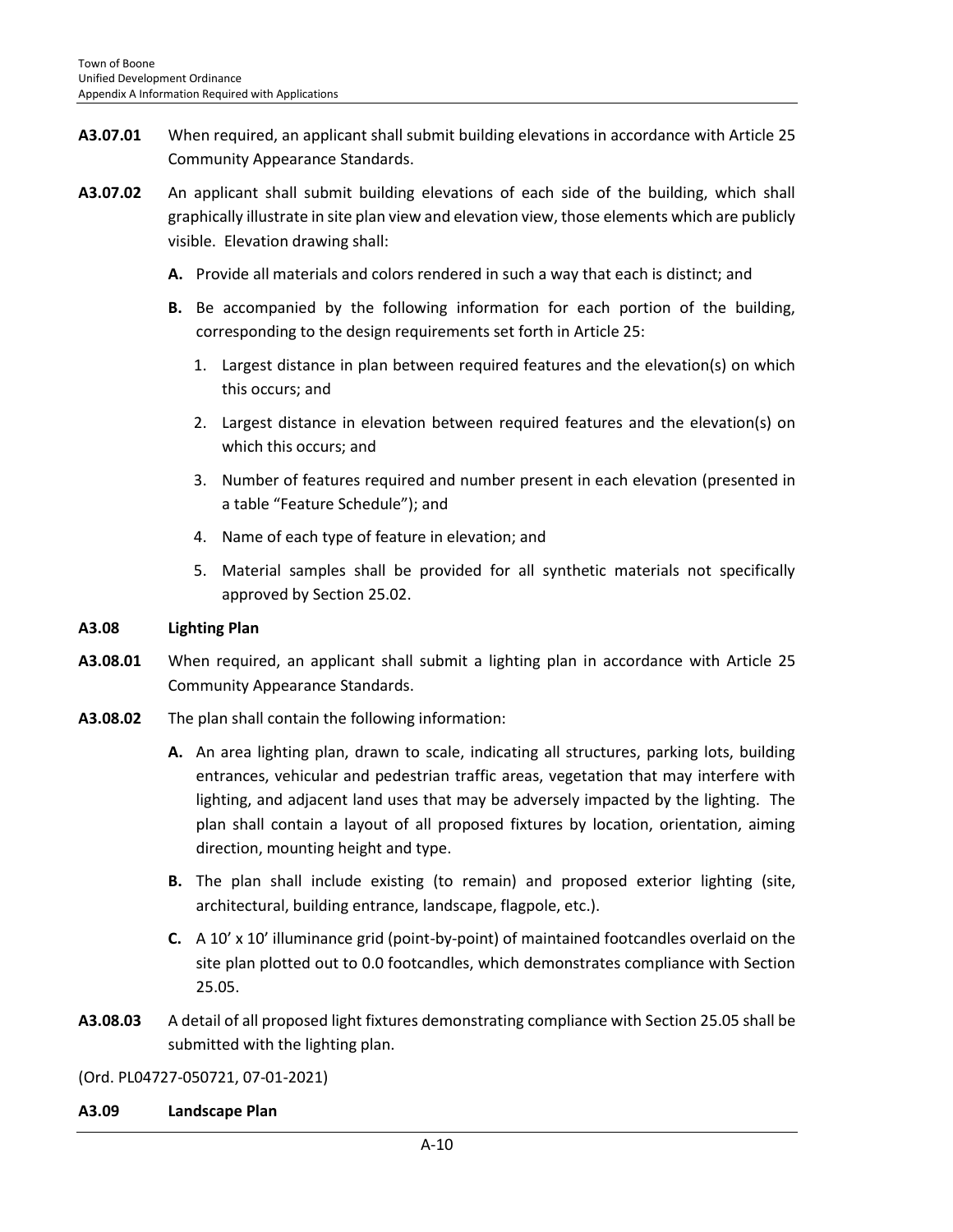- **A3.09.01** When required, an applicant shall submit a landscape plan.
- **A3.09.02** Landscape plans shall be prepared by a person who demonstrates knowledge and experience in the field of landscaping and/or site design such as a landscape architect, urban designer, nurserymen, or horticulturist.
- **A3.09.03** A detailed tree survey showing all existing trees eight-inch (8") caliper or greater shall be submitted with the landscape plans.
- **A3.09.04** The landscape plan shall include the following:
	- **A.** A plant list showing: quantity, scientific names, common names and sizes and a key that identifies the location of all plant material on the landscape plan.
	- **B.** Shrub sizes shall be shown by height only and tree sizes by caliper and height.
	- **C.** Proposed drives, paving areas, decks, walks, pools, and other man-made structures/elements which are to be constructed within the property.
	- **D.** All construction notes/details relating to construction, specific material and planning procedures.
	- **E.** A table which indicates detailed use of existing plant material.
	- **F.** Landscape plans shall comply with required driveway/intersection sight distance triangle requirements in Subsection 31.02.02.
	- **G.** All TPA's shall be specified on the landscape plan and the grading/soil erosion and sediment control plan.
	- **H.** A tree protection fence detail provided on the landscape plan and the grading/soil erosion and sediment control plan.

#### **A10 Plat Requirements**

#### **A10.01 Exempt Plats**

**A10.01.01** In accordance with Section 5.05 the following certifications must be included on a plat for an exempt division of land:

## **A. Certificate of Ownership for Exempt Divisions of Land**

I (we) certify that I am (we are) the owner(s) of the property described hereon, which property is located within the jurisdiction of the Town of Boone.

Owner **Date**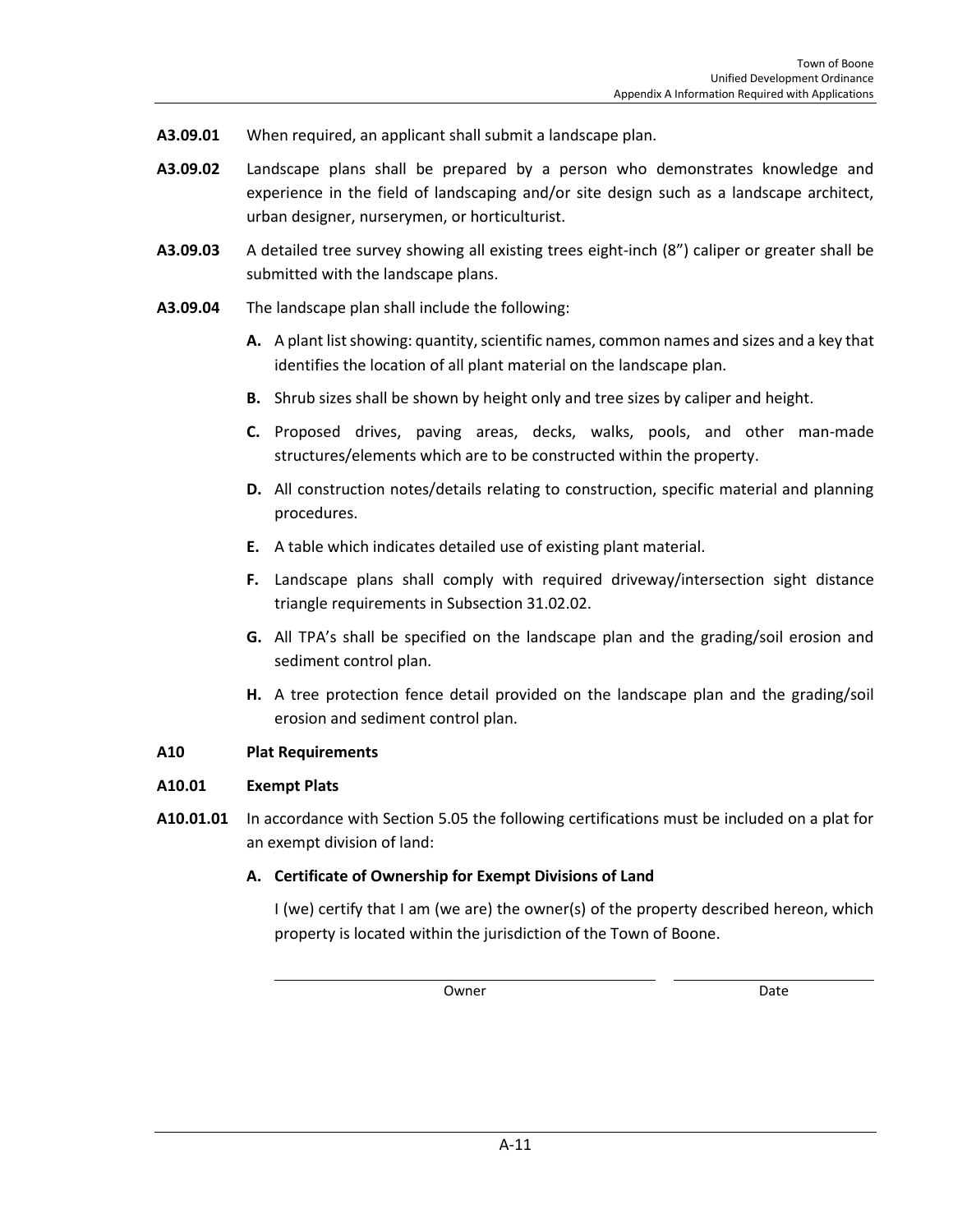#### **B. Certificate of Survey and Accuracy**

I, 1. Contriguently that this plat was drawn under my supervision from an actual survey made under my supervision (deed description recorded in Book \_\_\_\_\_, page\_\_\_\_\_, etc.) (other); that the boundaries not surveyed are clearly indicated as drawn from information found in Book \_\_\_\_\_, page \_\_\_\_\_; that the ratio of precision as calculated is  $1:$   $\therefore$ ; that this plat was prepared in accordance with N. C. Gen. Stat. 47-30. Witness my original signature, registration number and seal this \_\_\_\_\_ day of \_\_\_\_\_\_\_, A.D., \_\_\_\_\_\_\_.

Seal or Stamp

Surveyor

Registration Number

#### **C. Certificate of Approval of Exempt Division of Land**

I certify that to the best of my ability I have determined that the plat shown hereon is exempt from the Town of Boone Subdivision Regulations because the plat represents:

(CHOOSE ONE)

- $\Box$  The combination or recombination of portions of previously subdivided and recorded lots where the total number of lots is not increased and the resultant lots are equal to or exceed the minimum standards set forth in this Ordinance.
- $\Box$  The division of land into parcels greater than ten (10) acres where no street right-of-way dedication is involved.
- $\Box$  The public acquisition by purchase of strips of land for widening or opening streets or for public transportation system corridors.
- $\Box$  The division of a tract in single ownership whose entire area is no greater than two (2) acres into not more than three (3) lots, where no street right-of-way dedication is involved and where the resultant lots are equal to or exceed the standards set forth in this Ordinance.

Planning Director or Designee **Date** Date

#### **A10.02 Minor and Major Subdivisions**

- **A10.02.01** All final plats shall be prepared in accordance with N.C. Gen. Stat. 47-30.
- **A10.02.02** Plat Content Required:
	- **A.** Dimensions of the plat shall be 18 inches' x 24 inches. When more than one (1) sheet is required to include the entire subdivision, all sheets shall be made of the same size and shall show appropriate match marks on each sheet and appropriate references to other sheets of the subdivision.
	- **B.** Title Block to contain: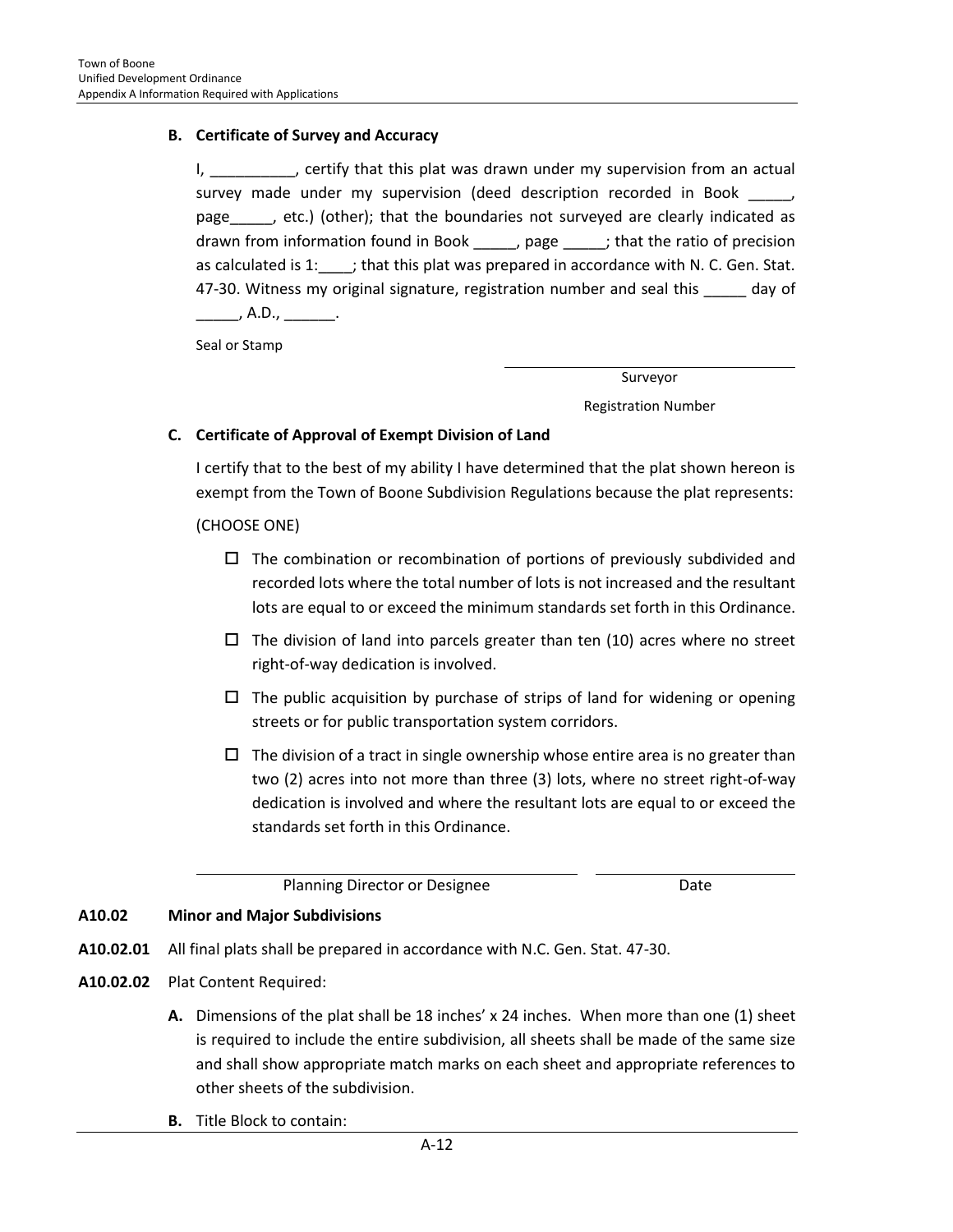- 1. Name of Development; and
- 2. Landowner's name, address and daytime telephone number; and
- 3. Surveyor's name, address and telephone number; and
- 4. Applicant's name, address and telephone number (if different from the landowner's); and
- 5. Location (including address, township, county, and state); and
- 6. Date(s) plat prepared or revised; and
- 7. Graphic and written scale; and
- **C.** North arrow.
- **D.** Total acreage of the property to be subdivided along with the total number of proposed lots/units and the approximate location, dimension and acreage of all proposed or existing lots.
- **E.** Current zoning and zoning district lines.
- **F.** Existing land use within the property and on adjacent properties.
- **G.** Names of adjoining landowner s.
- **H.** Plat book or deed book reference for the property to be subdivided.
- **I.** Vicinity map showing location of site relative to surrounding area.
- **J.** Corporate limits, county lines, and other jurisdiction lines, if any, on the tract.
- **K.** The exact boundary lines of the property to be subdivided fully dimensioned by lengths and bearings, and the location of intersecting boundary lines of adjoining properties. If existing property lines are to be changed, label as "old property line(s)" and show as faded dashed lines.
- **L.** The approximate location, dimensions (including rights-of-way, utility or other easements), and area of all land proposed to be set aside for park or playground use or other public use, or for the use of the landowner s in the proposed subdivision.
- **M.** Statement of intended use of lots.
- **N.** The right-of-way lines and easement of all streets and roads, and access right-of-way to state roads or town streets.
- **O.** Lot lines showing bearings and distances. All dimensions should be to the nearest one hundredth (0.01) of a foot and angles to the nearest minute.
- **P.** Building setbacks lines (in table format).
- **Q.** Relationship with the Special Flood Hazard Area as delineated by the most recent Flood Insurance Rate Map.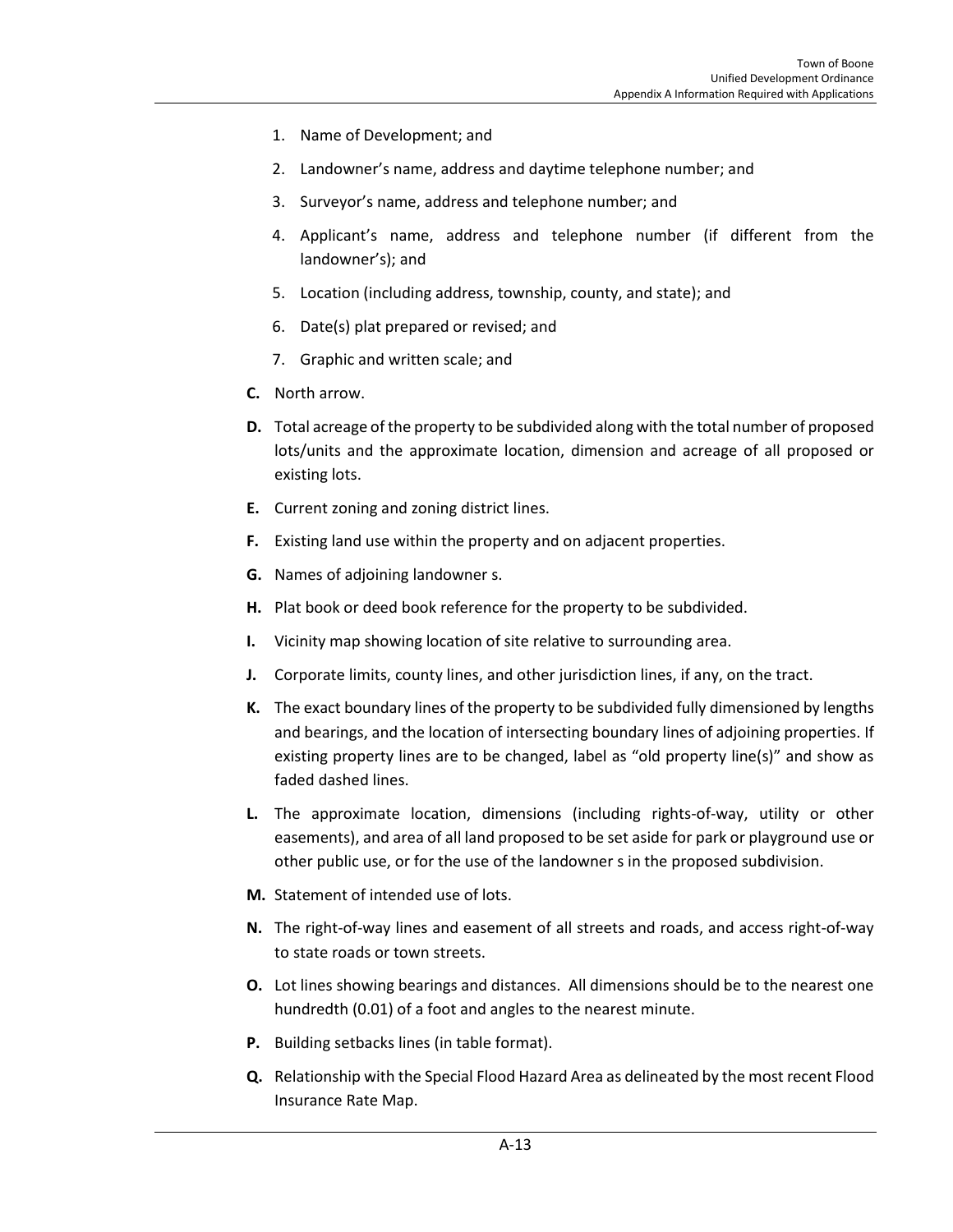- **R.** A statement that individual lots have or have not been approved by the Appalachian District Health Department for well and septic tank use.
- **S.** Reference to deed book and page number of recorded restrictive covenants.
- **T.** Reference to the deed book and page number of the owner's deed for the property to be subdivided.
- **U.** The plans for utility layouts, including sanitary sewers, water distribution lines, stormwater systems, natural gas, telephone and electric service, illustrating connections to existing systems or plans for individual water supply systems and/or sewage disposal systems, line sizes and location of fire hydrants, and manholes.
- **V.** Street names
- **W.** A subdivision disclosure as required by G.S. 136-102.6, which fully discloses the status, whether public or private, of the road upon which the lots front.
- **X.** No final plat that shows lots served by private roads may be recorded unless the final plat contains the following notations:

"Further subdivision of any lot shown on this plat as served by a private road may be prohibited by the Town of Boone Unified Development Ordinance."

**Y.** Final plat approval for any subdivision containing land that lies within a Special Flood Hazard Area may not be given unless the plat shows all Special Flood Hazard Area boundaries and contains in clearly discernible print the following statement:

"Use of land within the Special Flood Hazard Area is substantially restricted by the Flood Damage Prevention Ordinance of the Town of Boone."

- **Z.** Certifications
	- 1. Minor Subdivisions
		- a. Certificate of Ownership for Minor Subdivision

I hereby certify that I am (we are) the owner(s) of the property described hereon, which property is within the subdivision regulation jurisdiction of the Town of Boone, and that I freely adopt this plan of subdivision.

Owner Date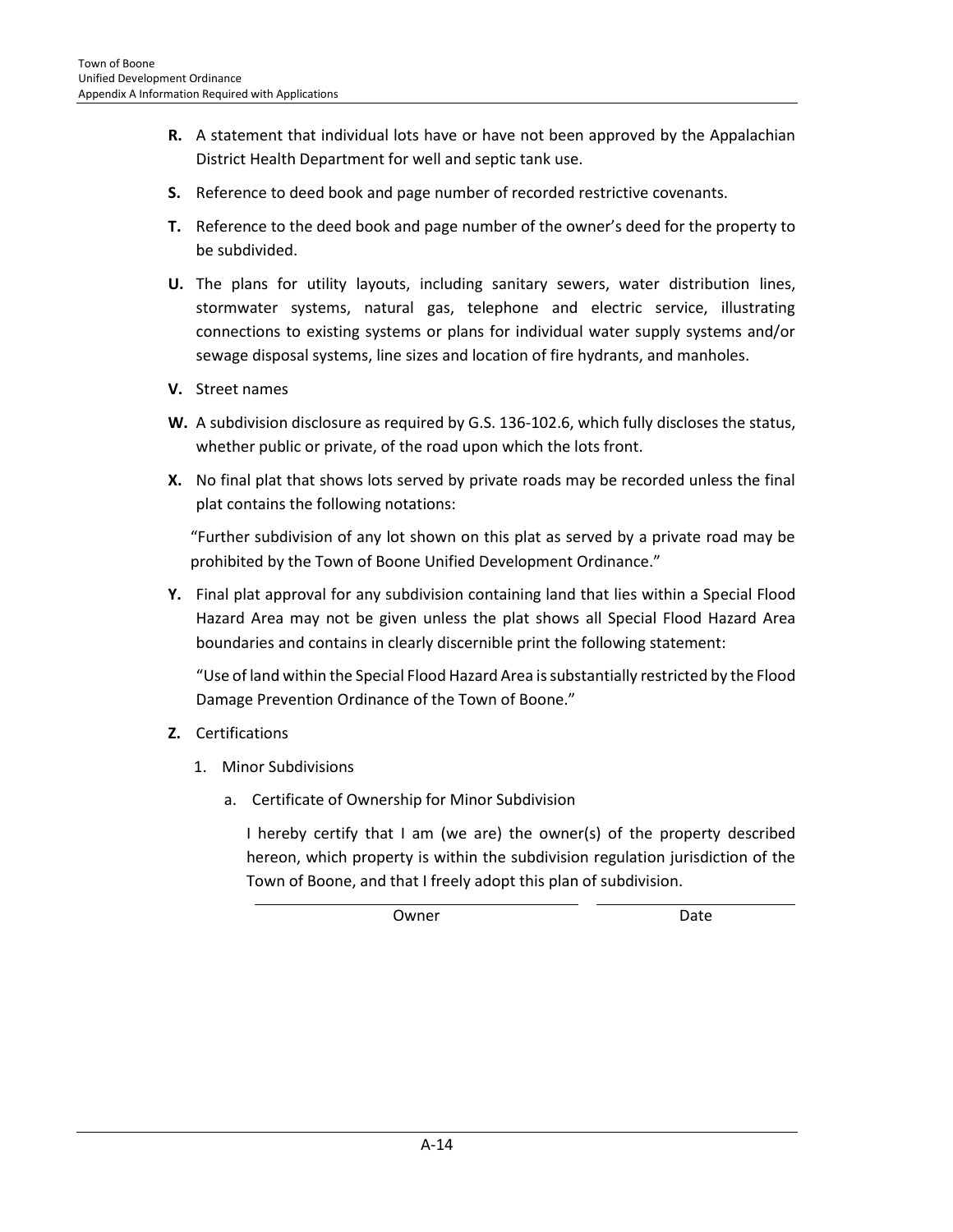b. Certificate of Survey and Accuracy

I, \_\_\_\_\_\_\_\_\_, certify that this plat was drawn under my supervision from an actual survey made under my supervision (deed description recorded in Book page \_\_\_\_\_, etc.) (other); that the boundaries not surveyed are clearly indicated as drawn from information found in Book \_\_\_\_\_, page \_\_\_\_\_; that the ratio of precision as calculated is  $1:$   $\longrightarrow$ ; that this plat was prepared in accordance with N. C. Gen. Stat. 47-30. Witness my original signature, registration number and seal this \_\_\_\_\_ day of \_\_\_\_\_, A.D., \_\_\_\_\_\_.

Seal or Stamp

Surveyor

Registration Number

## c. Certificate of Approval for Minor Subdivision

I hereby certify that the minor subdivision shown on this plat has been found to be in compliance with the Town of Boone Unified Development Ordinance and is approved for recording within sixty days of the date of this approval.

Planning Director or Designee **Date** Date

- 2. Major Subdivisions
	- a. Certificate of Ownership and Dedications for Major Subdivision

I hereby certify that I am the owner of the property described hereon, which property is located in the subdivision regulation jurisdiction of the Town of Boone, that I hereby freely adopt this plan of subdivision and dedicate to public use all areas shown on this plat as streets, alleys, walks, parks, open space, and easements, except those specifically indicated as private, and that I will maintain all such areas until the offer of dedication is accepted by the appropriate public authority. All property shown on this plat as dedicated for a public use shall be deemed to be dedicated for any other public use authorized by law when such other use is approved by the Boone Town Council in the public interest.

Planning Director or Designee **Date** Date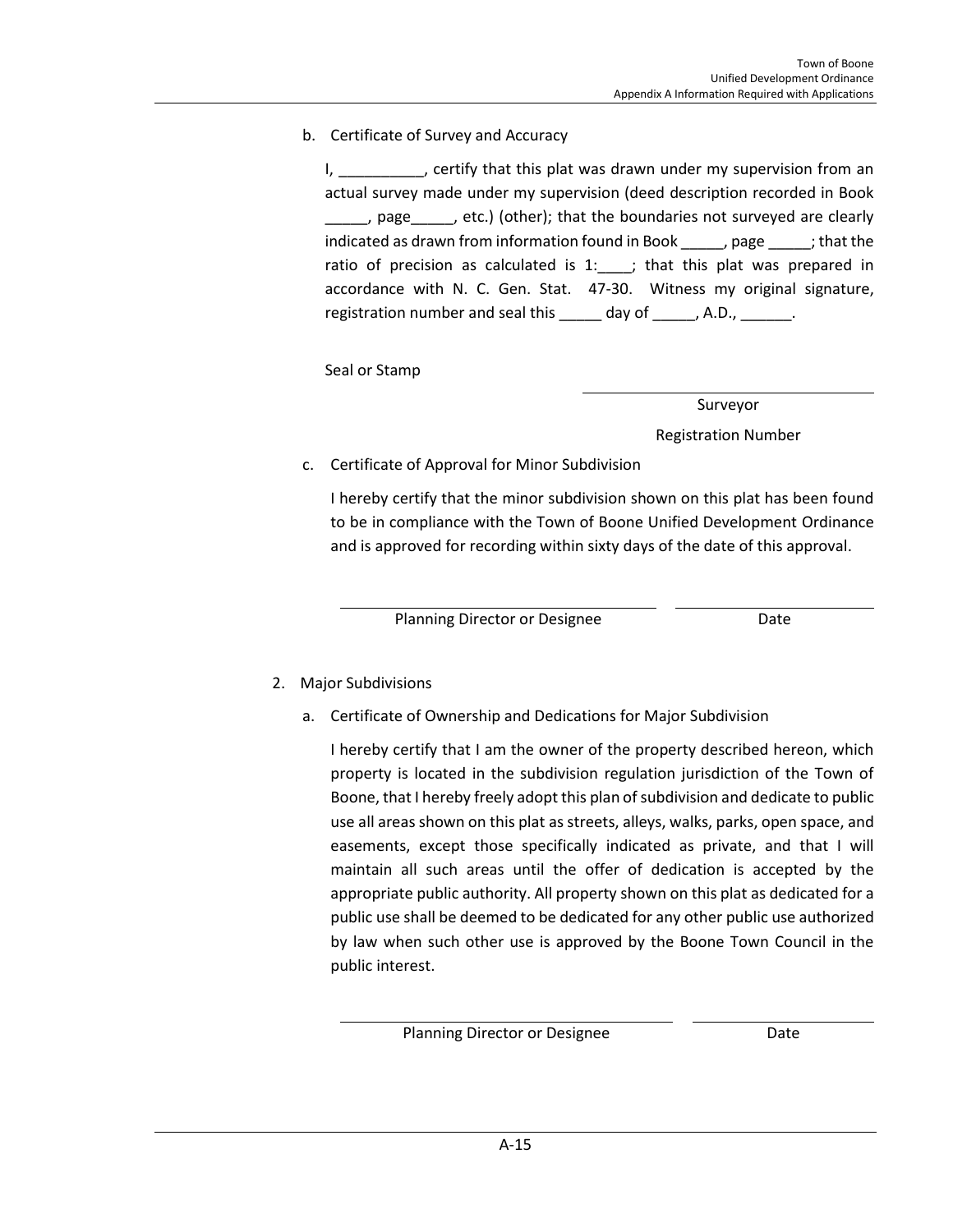b. Certificate of Survey and Accuracy

I, \_\_\_\_\_\_\_\_\_, certify that this plat was drawn under my supervision from an actual survey made under my supervision (deed description recorded in Book page \_\_\_\_, etc.) (other); that the boundaries not surveyed are clearly indicated as drawn from information found in Book \_\_\_\_\_, page \_\_\_\_\_; that the ratio of precision as calculated is  $1:$   $\longrightarrow$ ; that this plat was prepared in accordance with N. C. Gen. Stat. 47-30. Witness my original signature, registration number and seal this \_\_\_\_\_ day of \_\_\_\_\_, A.D., \_\_\_\_\_\_.

Seal or Stamp

Surveyor Registration Number

c. Certificate of Approval for Major Subdivision

I hereby certify that all streets shown on this plat are within the Town of Boone's planning jurisdiction, all streets, utilities and other required improvements shown on this plat have been installed or completed or that their installation or completion (within twelve months after the date below has been assured by the posting of a performance bond or other sufficient surety, and that the subdivision shown on this plat is in all respects in compliance with Town of Boone Unified Development Ordinance, and therefore this plat has been approved by the Town Council of Boone, subject to its being recorded in the Watauga County Registry within sixty (60) days of the date below.

Planning Director or Designee **Date** Date d. The certificate listed below shall appear on all major subdivision plats which are not connected, nor will be connected to publicly owned or operated water supply and sewage disposal systems.

Certificate of Approval of Water Supply and Sewage Disposal System

I hereby certify that the water supply and sewage disposal systems installed or proposed for installation in Theorem and the necessary Watauga County public health requirements and are hereby approved.

County Health Officer or Authorized Representative

Date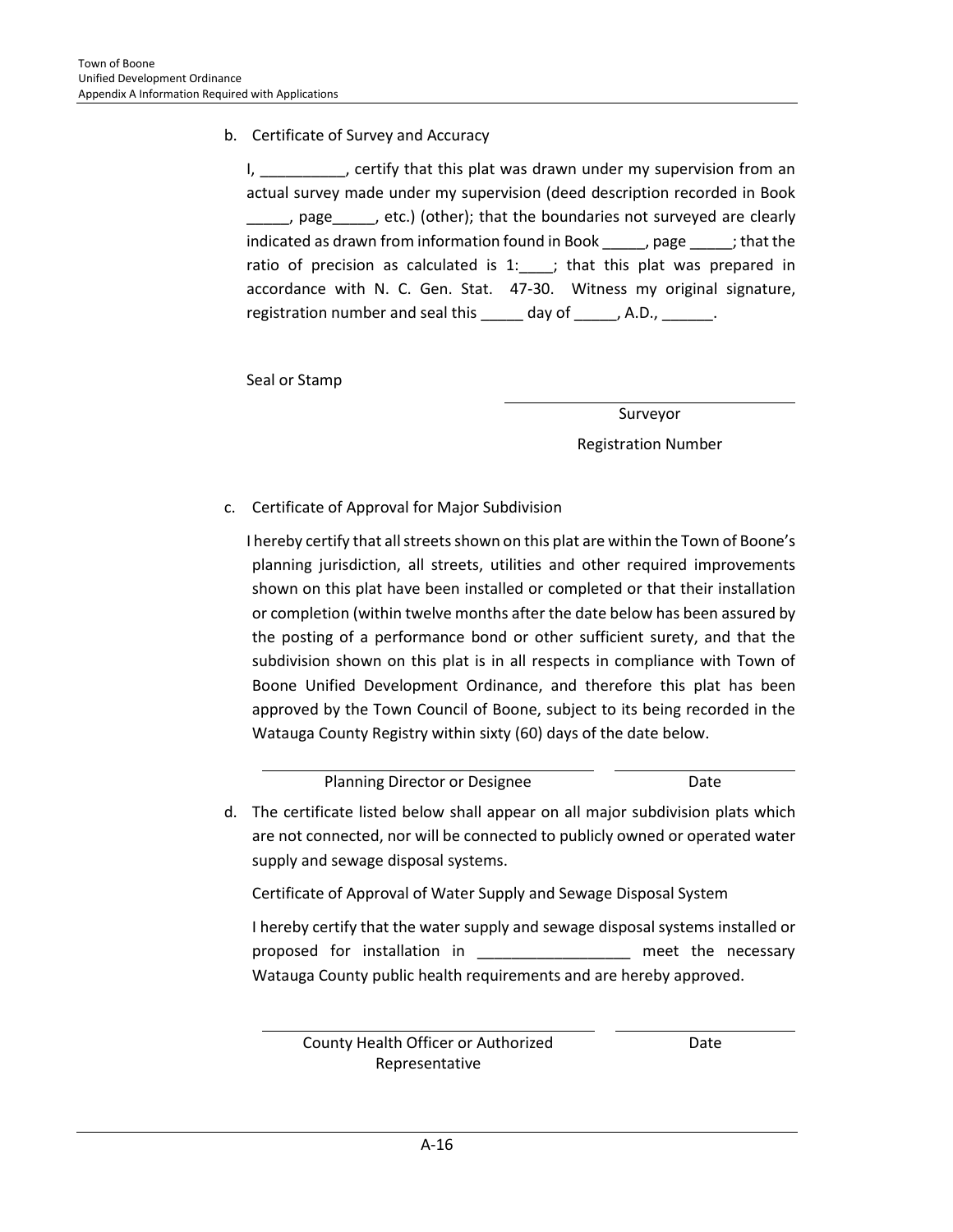e. The certificate listed below shall appear on all major subdivision plats which are located outside of the corporate limits of the Town but are within the planning jurisdiction and which contain public streets.

Division of Highways District Engineer Certificate

I certify that public streets shown on this plat have been completed, or that a performance bond or other sufficient surety has been posted to guarantee their completion, in accordance with at least the minimum specifications and standards of the State Department of Transportation for acceptance of subdivision streets on the state highway system for maintenance.

District Engineer **Date** 

(Ord. PL04727-050721, 07-01-2021)

## **A11 Owner's Associations**

- **A11.01 Creation:** When required, an owners' association must be established to fulfill requirements of the North Carolina Condominium Act and to accept conveyance and maintenance of all common elements and facilities within a [subdivision](http://www.zoningplus.com/regs/greensboro/codetext.aspx?mode=2&xRef=1&index=862) or [development](http://www.zoningplus.com/regs/greensboro/codetext.aspx?mode=2&xRef=1&index=547) containing common elements. The owners' association must be in legal existence prior to the conveyance, lease-option, or other long-term transfer of control of any unit or lot in the development.
- **A11.02 Conveyance:** Where subdivisions or [developments](http://www.zoningplus.com/regs/greensboro/codetext.aspx?mode=2&xRef=1&index=547) have common elements serving more than one [dwelling unit,](http://www.zoningplus.com/regs/greensboro/codetext.aspx?mode=2&xRef=1&index=569) these common elements must be conveyed to the owners' association, in which all owners of lots in the development must be members. All common elements other than public street rights-of-way, other areas dedicated to the city, an[d lots](http://www.zoningplus.com/regs/greensboro/codetext.aspx?mode=2&xRef=1&index=647) must be designated as common elements. In a [condominium](http://www.zoningplus.com/regs/greensboro/codetext.aspx?mode=2&xRef=1&index=533) development the common element must be platted as common elements in accordance with the NC Condominium Act. In other subdivisions or developments, fee-simple title must be conveyed by the [applicant](http://www.zoningplus.com/regs/greensboro/codetext.aspx?mode=2&xRef=1&index=546) to the owners' association when the [plat](http://www.zoningplus.com/regs/greensboro/codetext.aspx?mode=2&xRef=1&index=722) is recorded.
- **A11.03 Subdivision or Conveyance of Common Elements:** Common elements may not subsequently be subdivided or conveyed by the owners' association unless a revised preliminary plat and a revised final plat showing such subdivision or conveyance have been submitted and approved.
- **A11.04 Minimize Number of Associations:** Subdivisions or developments, whether including different land uses, different types of housing, or simply different sections, must hold the number of owners' associations to a minimum. An association may establish different categories of membership, different budgets for the categories, and different rates of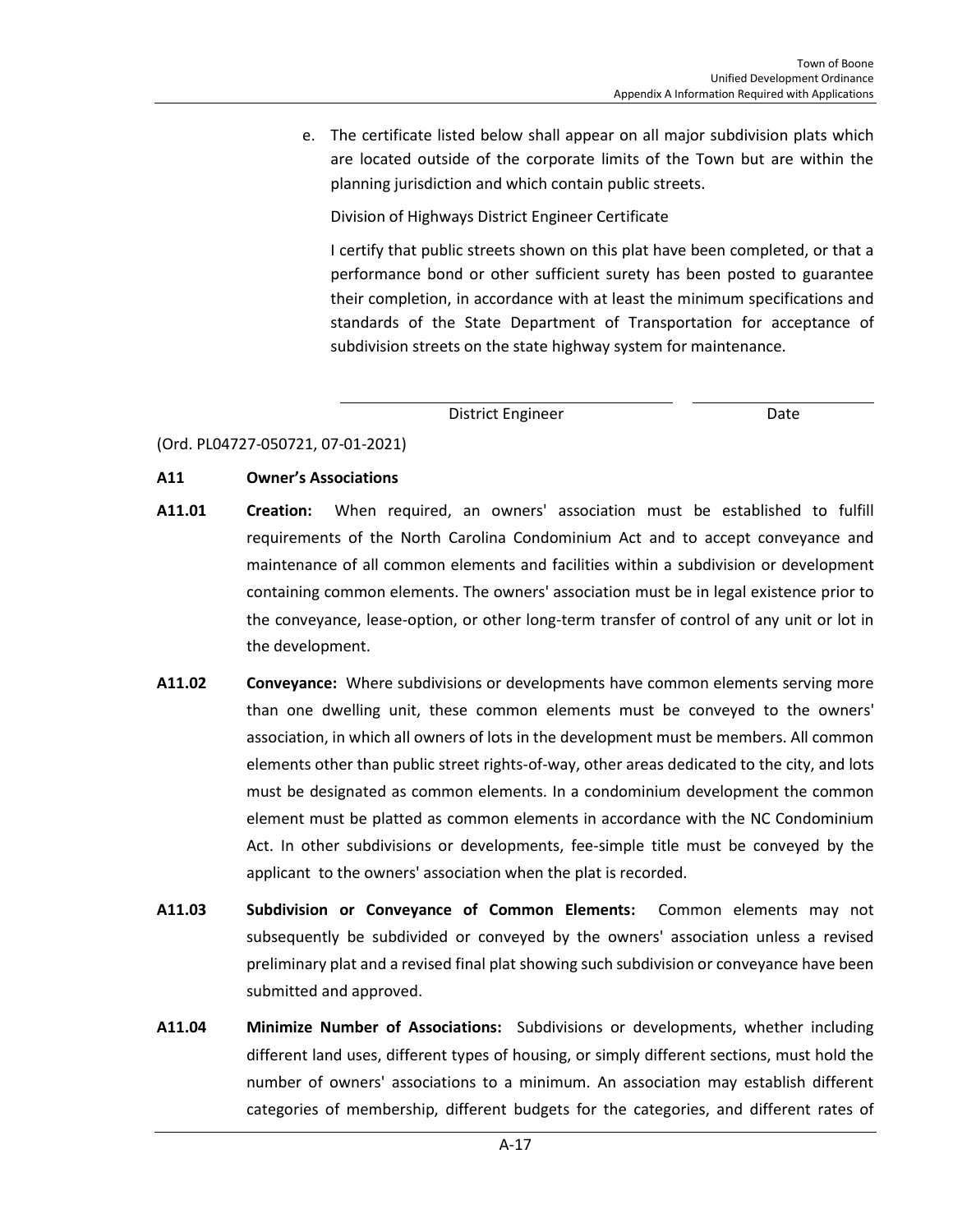assessment when different kinds of services are provided to different categories. Smaller associations under an umbrella (master) association are permitted.

- **A11.05 Owners' Association Not Required:** A [development](http://www.zoningplus.com/regs/greensboro/codetext.aspx?mode=2&xRef=1&index=547) involving only 2 units attached by a party wall (or 2 separate walls back-to-back) is not required to have common elements or an owners' association. Such developments without an owners' association must establish a maintenance agreement between owners to govern any party walls and to ensure reciprocal easement rights needed for maintenance.
- **A11.06 Common Elements in Subdivision Phases:** Common elements required by this ordinance must be provided within each phase of the [subdivision](http://www.zoningplus.com/regs/greensboro/codetext.aspx?mode=2&xRef=1&index=862) in an amount proportional to the size of the phase under review. Common elements can be counted cumulatively, including all sections recorded to date.
- **A11.07 Submission of Owners' Association Declaration:** After [preliminary plat](http://www.zoningplus.com/regs/greensboro/codetext.aspx?mode=2&xRef=1&index=724) approval, the [applicant](http://www.zoningplus.com/regs/greensboro/codetext.aspx?mode=2&xRef=1&index=861) shall submit for review and approval a draft of the declaration of the owners' association containing covenants and restrictions governing the owners' association, lots or units, and common elements. Prior to or concurrently with the submission of the final plat for review and approval, the applicant must submit a copy of the final declaration for review and approval. The declaration must include provisions for the following:
	- **A. Membership:** Membership in the owners' association is mandatory for each original purchaser and each successive purchaser of a lot or unit. Provisions must be made for the addition of owners in subsequent sections of the development.
	- **B. Responsibilities of Association:** The declaration must state that the owners' association is responsible for:
		- 1. payment of premiums for liability insurance and local taxes and fees;
		- 2. maintenance of landscaping, recreational, engineered stormwater control and/or other facilities located on the common elements; and
		- 3. payment of assessments for all public and all private improvements made to or for the benefit of the common elements.
	- **C. Exterior Maintenance of Units:** The owners' association must be made responsible for exterior maintenance of all attached units (whether they be dwelling units or nonresidential units); or each unit [owner](http://www.zoningplus.com/regs/greensboro/codetext.aspx?mode=2&xRef=1&index=704) must be made responsible, with the owners' association granted authority to perform such exterior maintenance in the event the unit owner fails to do so in a prompt and satisfactory manner and to assess the cost of the maintenance against the unit.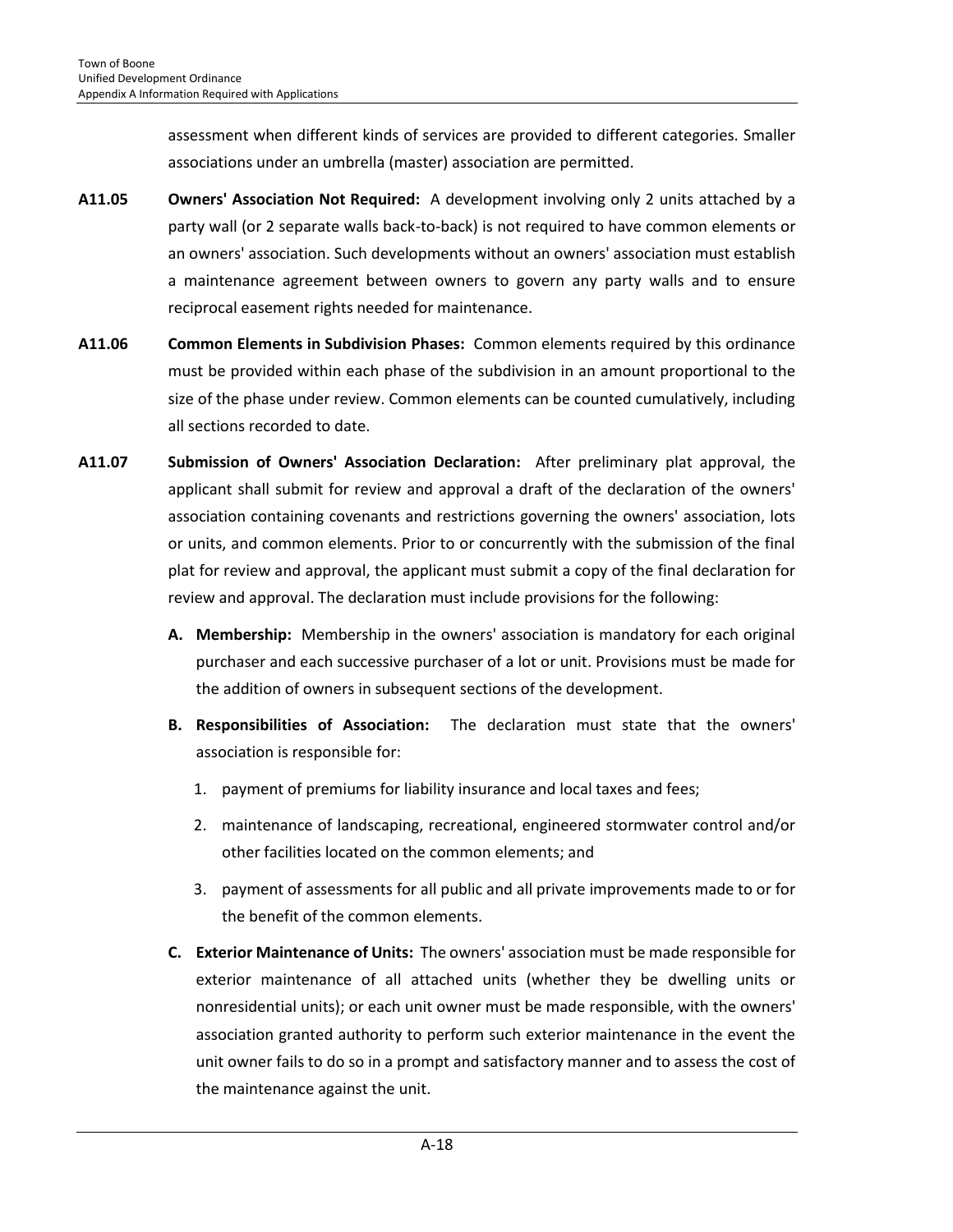- **D. Powers of the Association:** The owners' association is empowered to levy assessments against the owners of lots or units within the development. Such assessments must be for the payment of expenditures made by the owners' association for the items set forth in this Section, and any assessments not paid by the owner against whom such assessments are made will constitute a lien on the lot of the owner.
- **E. Easements:** [Easements](http://www.zoningplus.com/regs/greensboro/codetext.aspx?mode=2&xRef=1&index=571) over the common elements for access, ingress, and egress from and to public streets and walkways, and easements for enjoyment of the common elements and for parking, must be granted to each lot owner.
- **F. Maintenance and Restoration:** Provisions for maintenance and restoration in the event of destruction or damage must be established for common element improvements and party walls.
- **G. Parking Allocation: T**he declaration must contain the following provision: "Parking spaces must be allocated among the individual lots or units in such a manner that each unit is entitled to a sufficient number of parking spaces to comply with this ordinance for the use intended to be located therein. The owners' association must maintain a register listing the total number of parking spaces in the development and the number of spaces allocated to each lot or unit. A copy of this register must be available to the Town of Boone Planning and Inspections Department upon request. The owners' association may not reduce the number of parking spaces allocated to an individual lot or unit without the express written consent of the subject owner, and in no case may the number of parking spaces allocated to an individual lot or unit be reduced to a number below that required by this ordinance."
- **H. Owners Association with a Private Wastewater Treatment, Collection and Disposal System:** The Declaration for an owners' association, responsible for the maintenance of a private wastewater treatment, collection and disposal system, must contain the following provisions:
	- 1. The wastewater collection system with pumps, wastewater treatment works, and/or disposal facilities, including all appurtenances (the "disposal system") must be part of the common elements.
	- 2. The disposal system must be properly maintained and operated by the owners' association in conformity with law and the provisions of the permit for construction, operation, repair and maintenance of the system and facilities, as required by Title 15A, Subchapter 2T of the North Carolina Administrative Code.